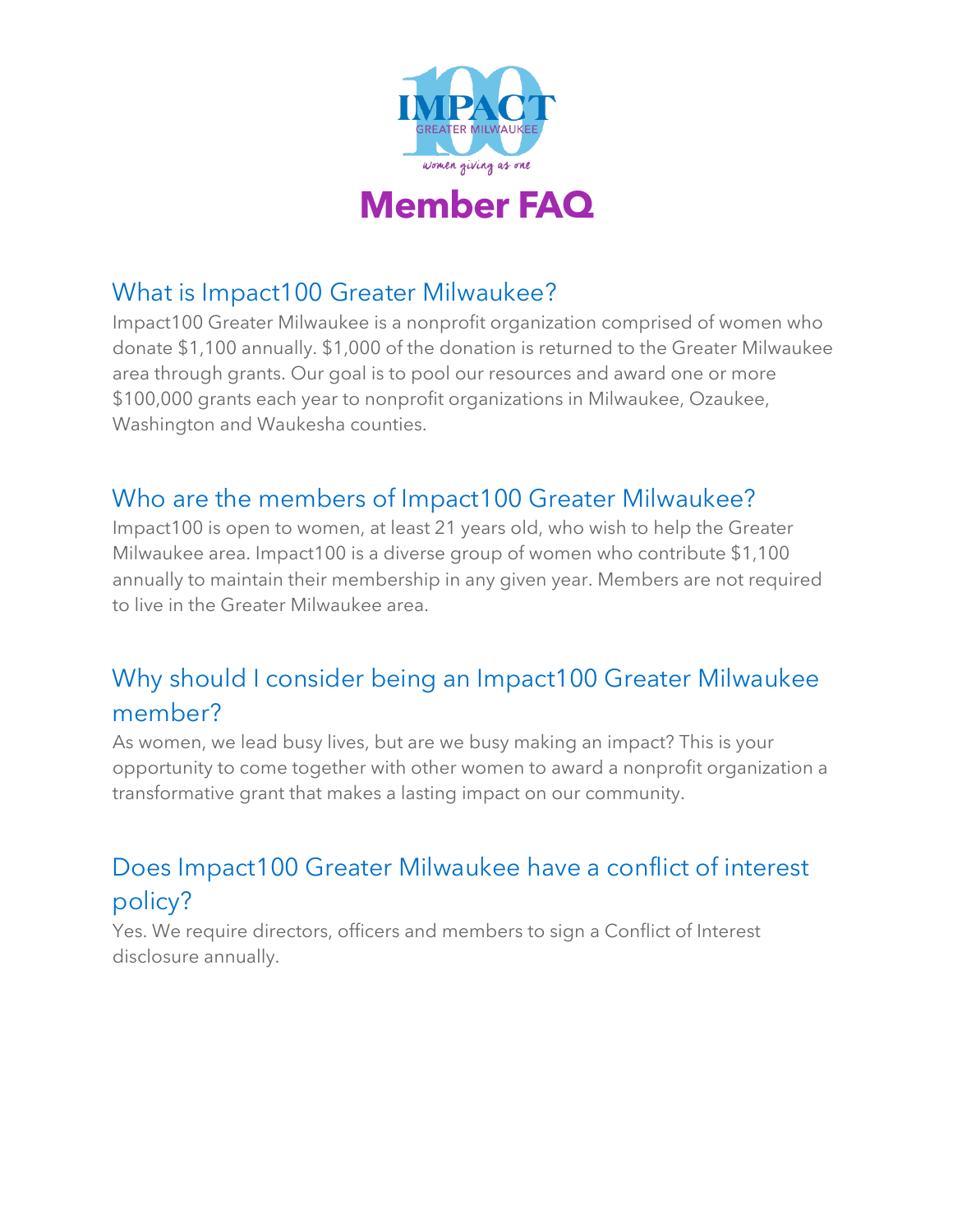

## What is required of individual members of Impact100 Greater Milwaukee?

You must be a woman at least 21 years old. You must donate \$1,100 annually. While these are our only formal requirements, we encourage you to make an informed and thoughtful decision when you vote for the grant recipients at the June Annual Awards Celebration. In addition, we invite you to get more involved by volunteering. Most importantly, we need our members to spread the word about Impact100 to their friends and families.

#### How do I renew my membership?

To renew your membership, log into the Member Portal. Select My Membership under the drop-down menu on the right. Once this is selected your membership will populate. Now select Renew Now. You will then be asked for credit card payment. If you want to pay by check, select pay later. Don't forget to update your volunteer/contact information.

### Can men join Impact100 Greater Milwaukee?

Men are welcome to become Friends of Impact100 Greater Milwaukee. Men may donate on behalf of the women in their lives so that those women can become Impact100 Greater Milwaukee members. Donations may be made in honor or memory of an individual.

# How does Impact100 Greater Milwaukee stay in touch with its members?

We communicate with our members by email, social media and the Impact100 Greater Milwaukee website. We may also send some communications by U.S. mail.

### Is my donation to Impact100 Greater Milwaukee tax-deductible?

Yes. Contributions are tax-deductible for the year in which the donation was made. Impact100 Greater Milwaukee is a 501(c)(3) organization.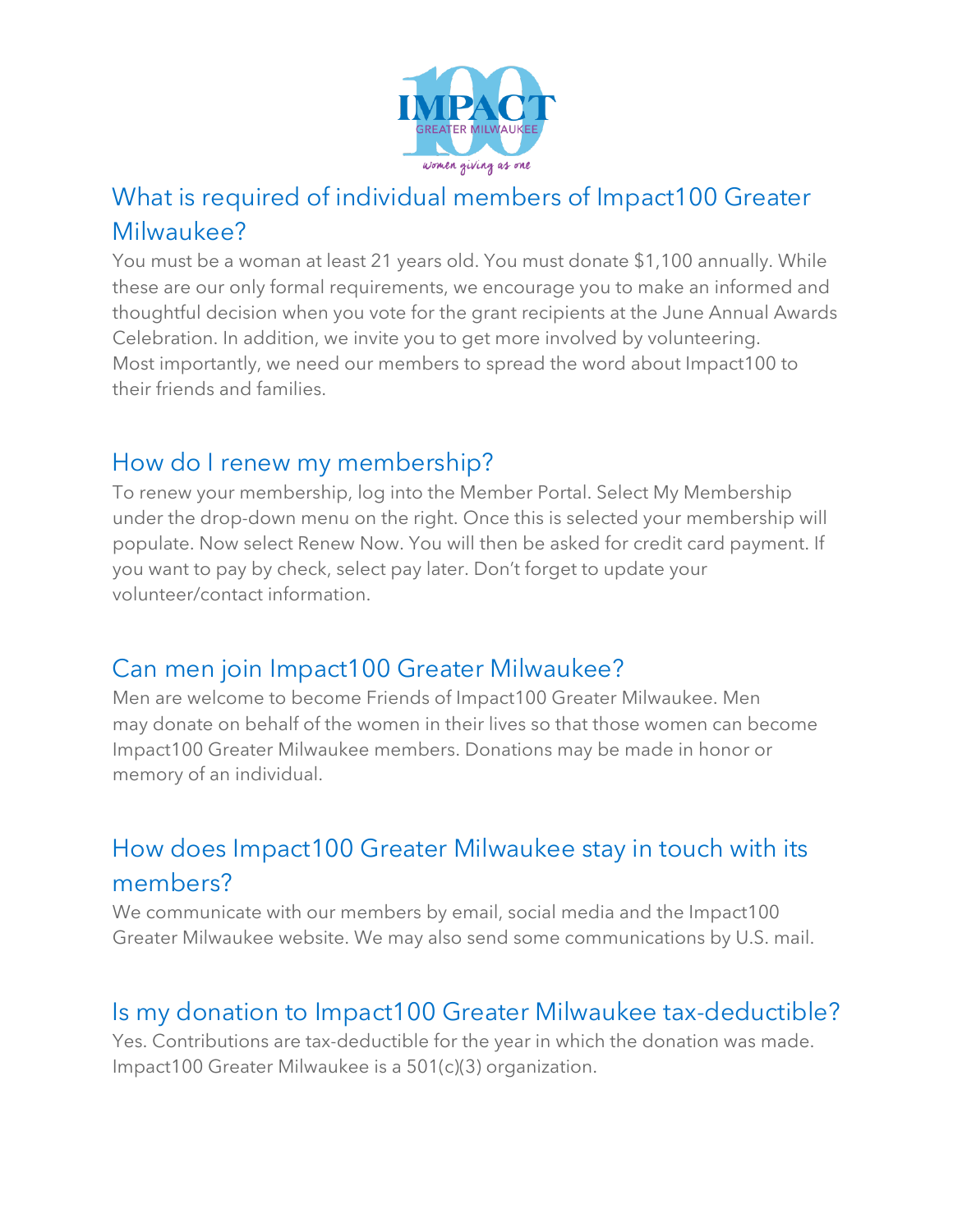

## Once I join, how long is my membership in Impact100 Greater Milwaukee?

Each \$1,100 donation provides membership for one year's grant cycle. Women who donate by December 31 of any year are eligible to vote at the Annual Awards Celebration in June of the following year.

## I would like to contribute more than \$1,100. Do I get more than one vote?

No. Impact100 Greater Milwaukee's founding principle is "one woman, one vote."

# How can I be a part of Impact100 Greater Milwaukee if I can't make the \$1,100 contribution?

You can become a Friend of Impact100 Greater Milwaukee and play a very important role in our organization. All Friends' donations are tax deductible. While your Friends' donation does not provide you voting rights, your contribution helps support our mission of awarding transformative grants in our community.

#### How are operational and membership expenses covered?

Included in each member's annual donation of \$1,100 is \$100, which is used to cover operational costs (website, mailings, professional services, etc.). In addition, we receive sponsorships, donations from Friends of Impact100 Greater Milwaukee and in-kind donations.

# Do I have to live in Milwaukee, Ozaukee, Washington or Waukesha County to join?

No. There are no residency requirements for membership.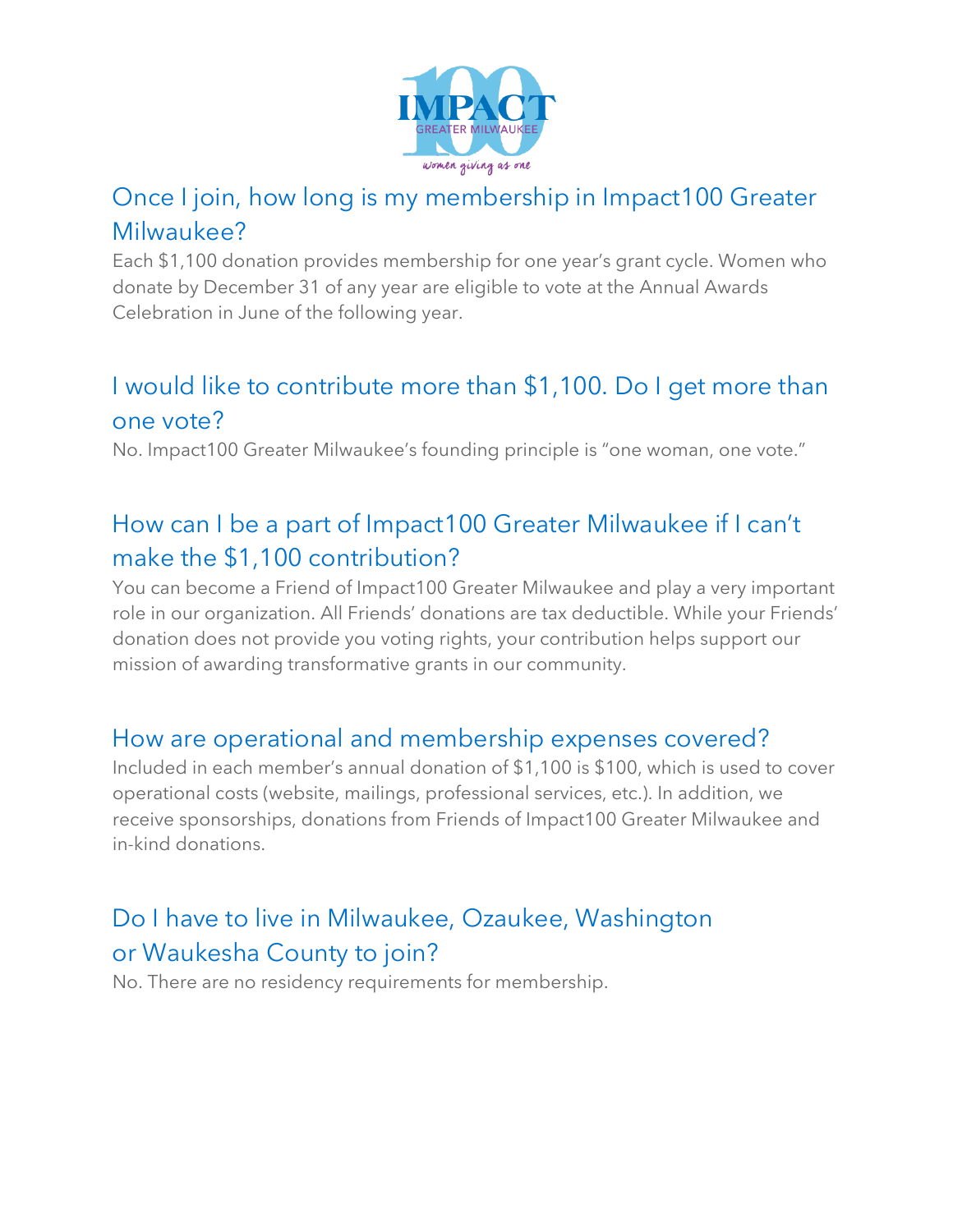

# Can I make an in-kind donation of services or products to cover my \$1,100 donation?

No. However, we do accept in-kind donations to offset our operational costs.

# If I'm unable to attend the Annual Awards Celebration, may I still cast my vote?

Yes. We strongly encourage attendance at the Annual Awards Celebration, however, you may also vote by absentee ballot. Prior to the Annual Awards Celebration, members receive information on each finalist in the five focus areas. Included in this information will be an absentee ballot and instructions on how to cast your vote before the meeting if you're unable to attend.

## My company matches funds for charitable donations. May I give \$550 and have my company match it to make my total \$1,100 donation?

Yes. However, membership becomes effective and voting rights accrue when the entire \$1,100 is received by Impact100 Greater Milwaukee, no later than December 31. Additionally, membership accrues only to the individual. Companies will not receive any voting or other membership rights.

#### Will you accept memberships or gifts charged on a credit card?

Yes! We prefer and accept online and credit card contributions.

#### Who is on the Board of Directors?

The Board of Directors of Impact100 Greater Milwaukee is an all volunteer, working board since there are no paid employees. The women on the Board of Directors have diverse backgrounds and all are committed to carrying out the mission of Impact100 Greater Milwaukee.